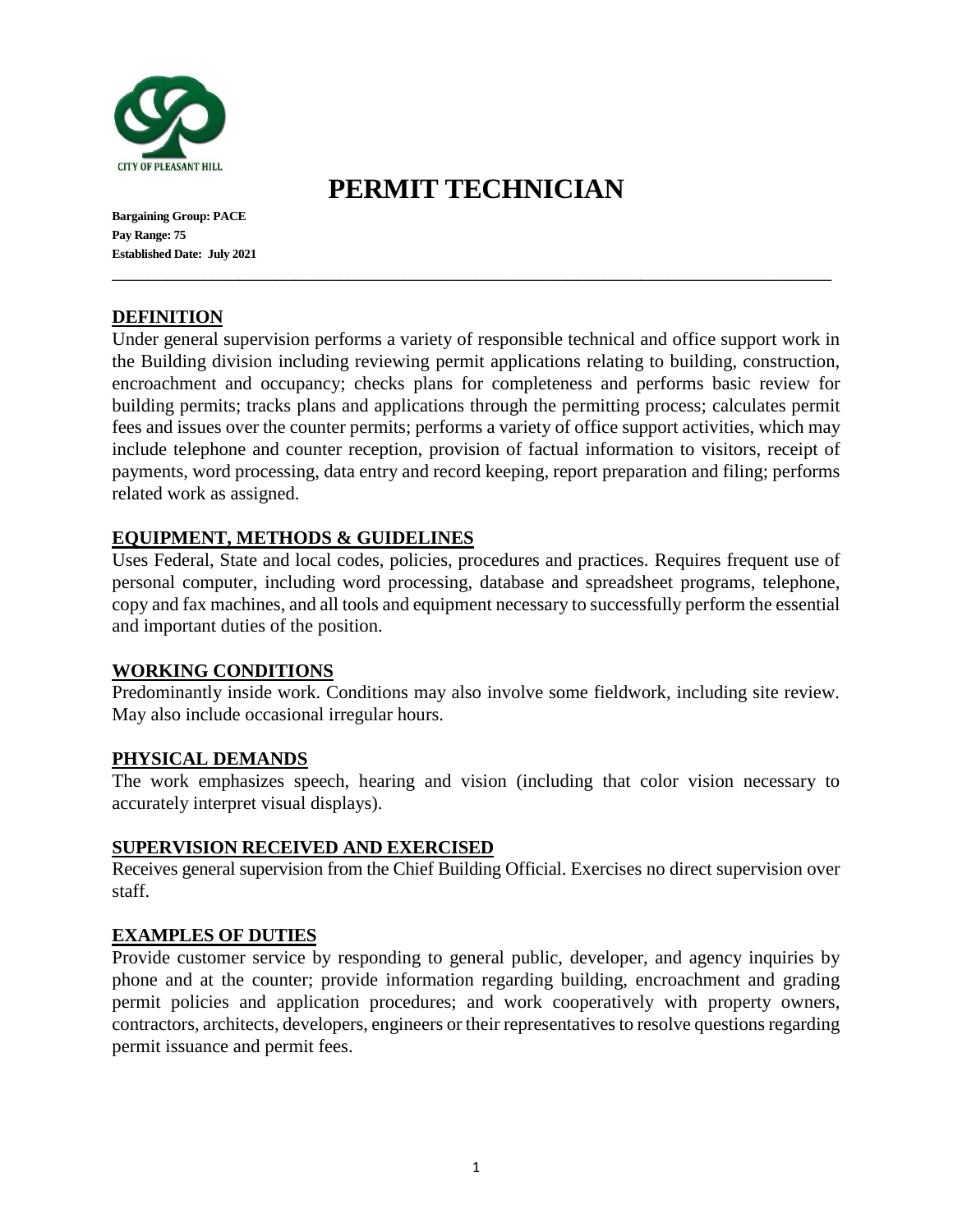Review building and engineering plans and specifications for completeness and conformance to application requirements and regulations; ensure that required permits have been obtained; verify contractor licensing; route plans to appropriate departments for review and sign off; track plans and ensure timely returns; prepare and track plan packets for plan check by outside contract services; and compiles plan check comments.

Calculate, collect and record permit application and plan check fees; coordinate fee collection with staff; issue building, grading, encroachment, and over the counter permits for development projects; and coordinate bond releases with finance staff and contractors.

Coordinate with outside agencies to ensure all necessary approvals acquired before issuing permits.

Work closely with Code Enforcement Officer on code compliance issues to ensure community concerns are addressed and building code is adhered to.

Assist in scheduling daily building inspections; monitor building inspection phone line; and coordinate utility releases with building inspectors and utility company.

Maintain department records, file and other reference materials; compile and disseminate data regarding permit activity and fee collections; prepare and edit correspondence, plan check comments and various technical and statistical reports.

Establish positive working relationships with building contractors, developers, engineers, representatives of community organizations, state/local agencies, associations, City management and staff, and the general public.

Perform related duties as assigned.

## **QUALIFICATIONS**

### **Knowledge of:**

Building and municipal code sections as related to permit processes and inspection procedures; various construction methods and terminology; real property description and terminology; basic research methods used in the collection, tabulation, analysis and application of building inspection data.

Related departmental policies and procedures.

Modern office practices, procedures, methods and equipment, including computer systems and software, including specialized permit maintenance systems.

English usage, spelling, grammar and punctuation.

### **Ability to:**

Read, interpret and review plans, blue prints and supporting documentation; interpret, apply and explain applicable laws, codes and regulations.